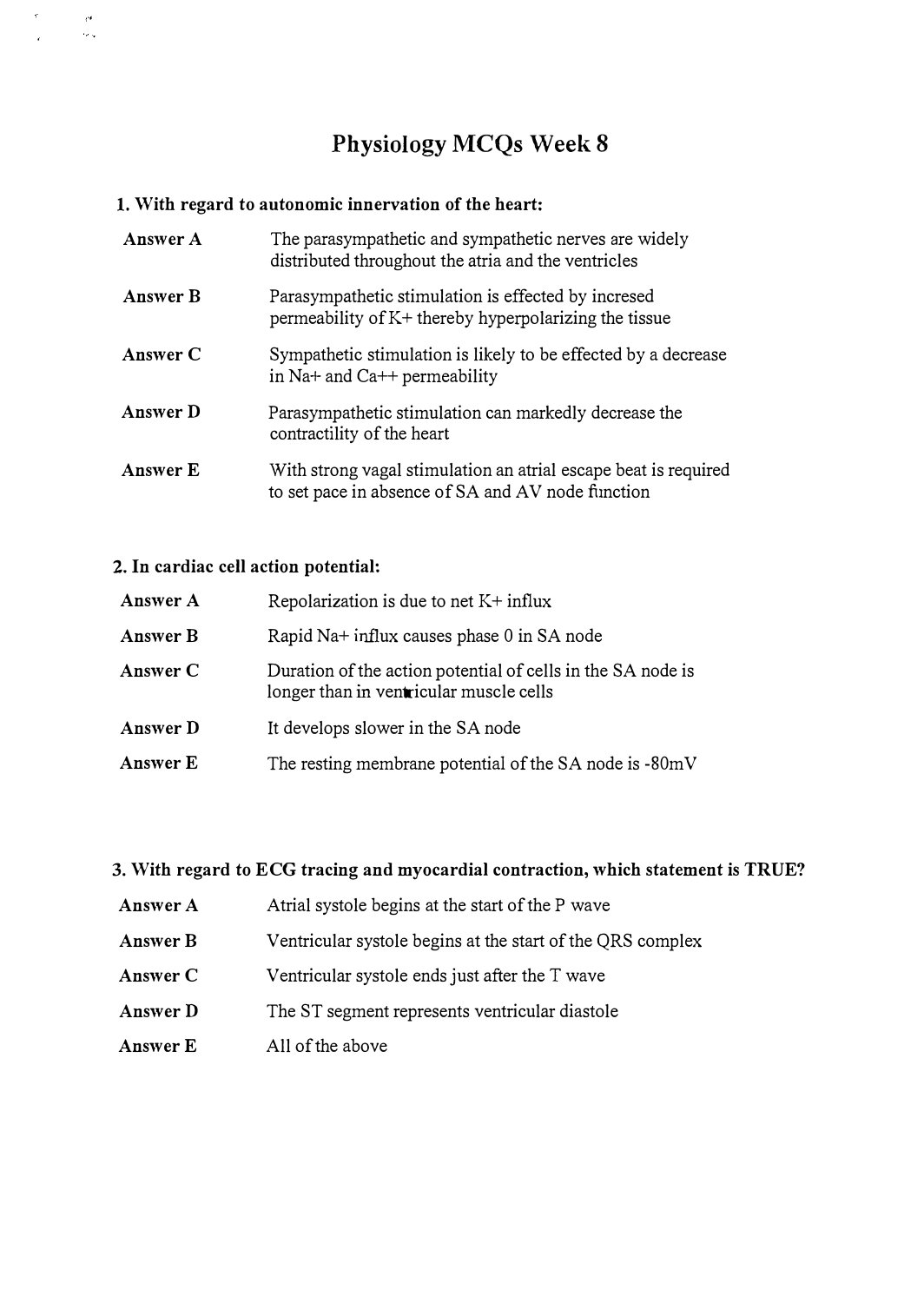### 4. In a normally beating heart, what proportion of ventricular filling during diastole is PASSIVE?

| Answer A        | $0\%$            |
|-----------------|------------------|
| <b>Answer B</b> | 25%              |
| Answer C        | .50 <sub>%</sub> |
| Answer D        | 75%              |
| Answer E        | 100%             |

 $\sim$ 

 $\sim$  $\label{eq:2.1} \frac{1}{\sqrt{2\pi}}\sum_{i=1}^n\frac{1}{\sqrt{2\pi}}\int_0^1\frac{1}{\sqrt{2\pi}}\left(\frac{1}{\sqrt{2\pi}}\right)^2\frac{1}{\sqrt{2\pi}}\int_0^1\frac{1}{\sqrt{2\pi}}\left(\frac{1}{\sqrt{2\pi}}\right)^2\frac{1}{\sqrt{2\pi}}\frac{1}{\sqrt{2\pi}}\frac{1}{\sqrt{2\pi}}\frac{1}{\sqrt{2\pi}}\frac{1}{\sqrt{2\pi}}\frac{1}{\sqrt{2\pi}}\frac{1}{\sqrt{2\pi}}\frac{1}{\sqrt{2\$ 

## 5. With increasing heart rate, which of the following cardiac parameters decreases?

| Answer A | Duration of systole                    |
|----------|----------------------------------------|
| Answer B | Duration of diastole                   |
| Answer C | Duration of cardiac action potential   |
| Answer D | Duration of absolute refractory period |
| Answer E | All of the above                       |